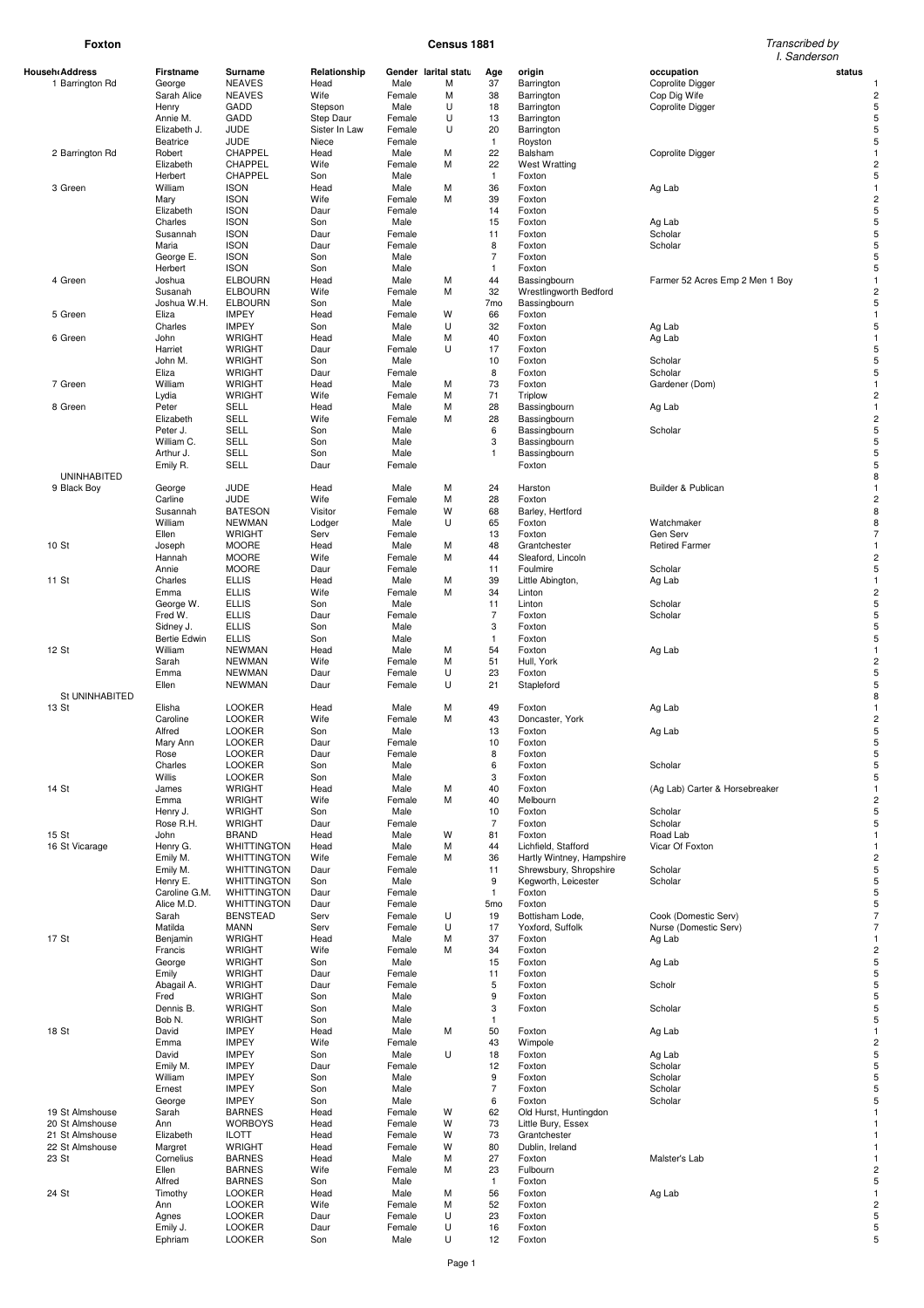# **Foxton Census 1881** Transcribed by

| Transcribed by |  |
|----------------|--|
| l. Sanderson   |  |

|                    | Martha A.     | <b>LOOKER</b>   | Daur        | Female | U | 10               | Foxton                    | Scholar                               |                |
|--------------------|---------------|-----------------|-------------|--------|---|------------------|---------------------------|---------------------------------------|----------------|
|                    | William H.    | <b>LOOKER</b>   | Son         | Male   | U | 7                | Foxton                    | Scholar                               | 5              |
| 25 St General Shop | Ann           | <b>SEAR</b>     | Head        | Female | W | 60               | Gt Harwood, Buckingham    | General Shopkeeper                    | $\mathbf{1}$   |
|                    | Elizabeth     | <b>WORLAND</b>  | Serv        | Female |   | 14               | Foxton                    | General Serv (Dom)                    |                |
| 26 St Farm House   | William       | <b>MOORE</b>    | Head        | Male   | M | 52               | Grantchester              | Farmer 100 Acres Emp 4 Men & 1 Boy    |                |
|                    | Sabina        | <b>MOORE</b>    | Wife        | Female | M | 43               | Waterbeach                |                                       |                |
|                    | Ada G.        | <b>MOORE</b>    | Daur        | Female | U | 20               | Foxton                    |                                       | 5              |
|                    | Annie         | SANXTER         | Visitor     | Female | W | 37               | Comberton                 |                                       | 8              |
|                    | Emma          | SANXTER         | Visitor     | Female |   | 3                | Foxton                    |                                       | 8              |
|                    |               |                 |             |        |   | 6                |                           |                                       | 8              |
|                    | Minnie        | SANXTER         | Visitor     | Female |   |                  | Foxton                    |                                       |                |
|                    | Elizabeth     | GADD            | Serv        | Female | U | 17               | Barrington                | Gen Serv (Dom)                        |                |
| 27 The Bury Farm   | John          | <b>ROADS</b>    | Head        | Male   | M | 57               | London, London, Middlesex | Farmer 634 Acres Empy 26 Men & 6 Boys |                |
|                    | Martha        | <b>ROADS</b>    | Wife        | Female | M | 59               | Ashwell, Hertford         |                                       |                |
|                    | Helena        | <b>ROADS</b>    | Daur        | Female | U | 21               | Foxton                    |                                       | 5              |
|                    | Mary F.       | DRENCHLIDD      | Visitor     | Female | U | 17               | Aston Abbott, Buckingham  |                                       | 8              |
|                    | Caroline      | <b>HAYLOCK</b>  | Serv        | Female | U | 20               | Duxford                   | Serv (Dom)                            | $\overline{7}$ |
|                    | Charlotte     | <b>FARNHAM</b>  | Serv        | Female | U | 37               | Meldreth                  | Serv (Dom)                            |                |
| 28 St              | George        | <b>BARNES</b>   | Head        | Male   | W | 36               | Foxton                    | Ag Lab                                |                |
|                    |               |                 |             |        |   | 14               |                           |                                       |                |
|                    | James         | <b>BARNES</b>   | Son         | Male   |   |                  | Foxton                    | Ag Lab                                |                |
|                    | Emily         | <b>BARNES</b>   | Daur        | Female |   | 13               | Foxton                    |                                       | 5              |
|                    | Clara         | <b>BARNES</b>   | Daur        | Female |   | 10               | Foxton                    |                                       |                |
|                    | Helena        | <b>BARNES</b>   | Daur        | Female |   | 8                | Foxton                    |                                       | 5              |
| 29                 | Eliza         | <b>BARNES</b>   | Mother      | Female | W | 74               | Barley, Hertford          |                                       |                |
|                    | James         | <b>BARNES</b>   | Bro         | Male   | U | 34               | Foxton                    | Ag Lab                                | 5              |
| 30                 | William       | <b>WORLAND</b>  | Head        | Male   | M | 72               | Foxton                    | Ag Lab                                |                |
|                    | Mary          | <b>WORLAND</b>  | Wife        | Female | M | 72               | Barley, Hertford          |                                       |                |
| 31                 | William       | <b>HEFFER</b>   | Head        | Male   | W | 70               | Stapleford                | Farmer 280 Acres Emp 6 Men 4 Boys     |                |
|                    | Robert A.     | <b>HEFFER</b>   | Son         | Male   | U | 41               | Foxton                    | Farmers Son                           | 5              |
|                    | Elizabeth     | <b>MOULES</b>   | Housekeeper | Female | W | 60               | Borough Green             |                                       | 6              |
|                    |               |                 |             |        |   |                  |                           |                                       |                |
| 32                 | David         | <b>WHITE</b>    | Head        | Male   | M | 51               | Furneux Pelham            | Ag Lab                                |                |
|                    | Eliza         | <b>WHITE</b>    | Wife        | Female | M | 42               | Foxton                    |                                       |                |
|                    | Ellen         | <b>WHITE</b>    | Daur        | Female |   | 14               | Foxton                    |                                       | 5              |
|                    | Esther        | <b>WHITE</b>    | Daur        | Female |   | 11               | Foxton                    |                                       | 5              |
| 33 Sanxters Lane   | William       | <b>NEWMAN</b>   | Head        | Male   | M | 24               | Foxton                    | Coprolite Digger                      |                |
|                    | Frances A.    | <b>NEWMAN</b>   | Wife        | Female | M | 23               | Foxton                    |                                       |                |
|                    | Henry J.      | <b>NEWMAN</b>   | Son         | Male   |   | $\overline{c}$   | Foxton                    |                                       |                |
|                    | Emma          | <b>NEWMAN</b>   | Daur        | Female |   | $\mathbf{1}$     | Foxton                    |                                       | 5              |
|                    |               | <b>IMPEY</b>    | Head        | Male   | M | 29               | Foxton                    |                                       |                |
| 34 Sanxters Lane   | John          |                 |             |        |   |                  |                           | Malster's Lab                         |                |
|                    | Harriet       | <b>IMPEY</b>    | Wife        | Female | M | 25               | Foxton                    |                                       |                |
|                    | Arthur J.     | <b>IMPEY</b>    | Son         | Male   |   | 4                | Foxton                    |                                       |                |
|                    | Albert C.     | <b>IMPEY</b>    | Son         | Male   |   | $\overline{c}$   | Foxton                    |                                       | 5              |
|                    | Thomas        | <b>IMPEY</b>    | Son         | Male   |   | 8 <sub>mo</sub>  | Foxton                    |                                       | 5              |
| 35 Sanxters Lane   | Alfred        | <b>NEWMAN</b>   | Head        | Male   | M | 32               | Foxton                    | Coprolite Digger                      |                |
|                    | Sarah A.      | <b>NEWMAN</b>   | Wife        | Female | M | 32               | Foxton                    |                                       |                |
|                    | Harriet       | <b>NEWMAN</b>   | Daur        | Female |   | 6                | Foxton                    | Scholar                               | 5              |
|                    | Alice         | <b>NEWMAN</b>   | Daur        | Female |   | $\mathbf{1}$     | Foxton                    |                                       |                |
| 36 Sanxters Lane   | Peter         | <b>WARREN</b>   | Head        | Male   | M | 32               | Foulmire                  |                                       |                |
|                    |               |                 |             |        |   |                  |                           | Ag Lab                                |                |
|                    | Emily         | WARREN          | Wife        | Female |   | 34               | Foxton                    |                                       |                |
|                    | George        | WARREN          | Son         | Male   |   | 9                | Foulmire                  |                                       | 5              |
|                    | Walter        | WARREN          | Son         | Male   |   | 7                | Foulmire                  |                                       | 5              |
|                    | Martha        | WARREN          | Daur        | Female |   | 5                | Foulmire                  |                                       | 5              |
|                    | Mary A.       | <b>WARREN</b>   | Daur        | Female |   | 3                | Gamlingay                 |                                       |                |
|                    | Alfred        | <b>WARREN</b>   | Son         | Male   |   | 10 <sub>mo</sub> | Cambridge                 |                                       | 5              |
| 37 St              | Joseph        | MEAD            | Head        | Male   | M | 55               | Foxton                    | Shepherd                              |                |
|                    | Margaret      | <b>MEAD</b>     | Wife        | Female | M | 51               | Foxton                    |                                       |                |
|                    | Thomas        | MEAD            | Son         | Male   | U | 24               | Foxton                    | Railway Platelayer                    | 5              |
|                    |               |                 |             |        |   |                  |                           |                                       | 5              |
|                    | Job           | <b>MEAD</b>     | Son         | Male   | U | 20               | Foxton                    | Railway Platelayer                    |                |
|                    | Joe           | <b>MEAD</b>     | Son         | Male   | U | 16               | Foxton                    | Ag Lab                                | 5              |
|                    | Elizabeth     | <b>MEAD</b>     | Daur        | Female |   | 13               | Foxton                    |                                       | 5              |
|                    | Emily         | <b>MEAD</b>     | Daur        | Female |   | 11               | Foxton                    |                                       | 5              |
|                    | Charles       | <b>MEAD</b>     | Son         | Male   |   | $\overline{7}$   | Foxton                    | Scholar                               |                |
| 38 St              | Alfred        | <b>WORLAND</b>  | Head        | Male   | M | 40               | Foxton                    | Ag Lab                                |                |
|                    | Hannah        | <b>WORLAND</b>  | Wife        | Female | M | 40               | Foxton                    |                                       |                |
|                    | Joseph        | <b>WORLAND</b>  | Son         | Male   | U | 19               | Foxton                    | Ag Lab                                |                |
|                    | Susan         | <b>WORLAND</b>  | Daur        | Female |   | 13               | Foxton                    |                                       |                |
|                    |               | <b>WORLAND</b>  |             |        |   |                  |                           |                                       |                |
|                    | John          |                 | Son         | Male   |   | 11               | Foxton                    |                                       |                |
|                    | Henry         | <b>WORLAND</b>  | Son         | Male   |   |                  |                           |                                       |                |
|                    | Florence      | <b>WORLAND</b>  | Daur        |        |   | 9                | Foxton                    |                                       |                |
| 39 St              | James         |                 |             | Female |   | 5                | Foxton                    |                                       |                |
|                    |               | MEAD            | Head        | Male   | M | 58               | Foxton                    | Ag Lab                                |                |
|                    | Mary A.       | MEAD            | Wife        | Female |   | 56               | Arksden, Essex            |                                       |                |
|                    | Hannah        | <b>MEAD</b>     | Daur        | Female | U | 19               | Foxton                    | Gen Serv Out Of Employ                |                |
|                    | Ruth          | <b>MEAD</b>     | Daur        | Female | U | 15               | Foxton                    | Gen Serv Out Of Employ                |                |
|                    | Annie         | <b>MEAD</b>     | Daur        | Female | U | 13               | Foxton                    | Scholar                               |                |
| 40 St              | John          | <b>STARR</b>    | Head        | Male   | M | 66               | Foxton                    |                                       |                |
|                    |               |                 |             |        |   |                  |                           | Ag Lab                                |                |
|                    | Ann           | <b>STARR</b>    | Wife        | Female | M | 65               | Foxton                    |                                       |                |
| 41 St              | William       | <b>BRAND</b>    | Head        | Male   | M | 57               | Foxton                    | Ag Lab                                |                |
|                    | Emma          | <b>BRAND</b>    | Wife        | Female | M | 55               | Foxton                    |                                       |                |
|                    | William       | <b>BRAND</b>    | Son         | Male   | U | 23               | Foxton                    | Ag Lab                                |                |
|                    | Emma          | <b>BRAND</b>    | Daur        | Female | U | 16               | Foxton                    |                                       |                |
|                    | Martin        | <b>BRAND</b>    | Son         | Male   |   | 9                | Foxton                    | Ag Lab                                |                |
|                    | Mary A.       | <b>FORDHAM</b>  | Daur        | Female | M | 34               | Foxton                    | Charwoman                             |                |
|                    | <b>Bessie</b> | <b>FORDHAM</b>  | Granddaur   | Female |   | 5                | Foxton                    |                                       | 5              |
| 42 St              | Charles       | <b>PINK</b>     | Head        | Male   | M | 36               | Foxton                    | Carpenter Employ 1 Man                |                |
|                    |               |                 |             |        | M |                  |                           |                                       | 2              |
|                    | Jane          | <b>PINK</b>     | Wife        | Female |   | 37               | Foxton                    |                                       |                |
|                    | Annie         | <b>PINK</b>     | Daur        | Female |   | 5                | Foxton                    | Scholar                               | 5              |
|                    | Kate C.       | <b>PINK</b>     | Daur        | Female |   | $\mathbf{1}$     | Foxton                    |                                       | 5              |
| 43 St              | Lydia         | <b>PINK</b>     | Other       | Female | W | 73               | Foxton                    | Rent Of Land & Interest Of Money      | 8              |
| 44 St              | John          | <b>SMITH</b>    | Head        | Male   | M | 29               | Foulmire                  | Coprolite Digger                      |                |
|                    | Mary A.       | <b>SMITH</b>    | Wife        | Female | M | 29               | Foxton                    |                                       |                |
| 45                 | David         | <b>IMPEY</b>    | Head        | Male   | M | 35               | Barrington                | Railway Platelayer                    |                |
|                    | Eliza         | <b>IMPEY</b>    | Wife        | Female | M | 31               | Foxton                    |                                       |                |
|                    | Lizzie        | <b>IMPEY</b>    | Daur        | Female |   | 4                | Foxton                    | Scholar                               |                |
|                    |               |                 |             |        |   |                  |                           |                                       |                |
|                    | Laura C.      | <b>IMPEY</b>    | Daur        | Female |   | 3                | Foxton                    | Scholar                               |                |
|                    | Walter C.     | <b>IMPEY</b>    | Son         | Male   |   | $\mathbf{1}$     | Foxton                    |                                       |                |
| 46                 | John          | <b>FLETCHER</b> | Head        | Male   | M | 61               | Torrington Marsh, Devon   | Ag Lab                                |                |
|                    | Elizabeth     | <b>FLETCHER</b> | Wife        | Female | M | 60               | Foxton                    |                                       |                |
| 47                 | Abraham       | <b>IMPEY</b>    | Head        | Male   | M | 62               | Foxton                    | Ag Lab                                |                |
|                    | Elizabeth     | <b>IMPEY</b>    | Wife        | Female | M | 61               | Foxton                    |                                       |                |
|                    | Frederick     | <b>IMPEY</b>    | Grandson    | Male   |   | 10               | Harston                   | Scholar                               | 5              |
| 48 Mortimers Lane  | Thomas        | <b>BARNES</b>   | Head        | Male   | М | 61               | Barrington                | Ag Lab                                |                |
|                    | Jane          | <b>BARNES</b>   | Wife        | Female | М | 62               | Barley, Hertford          |                                       | 2              |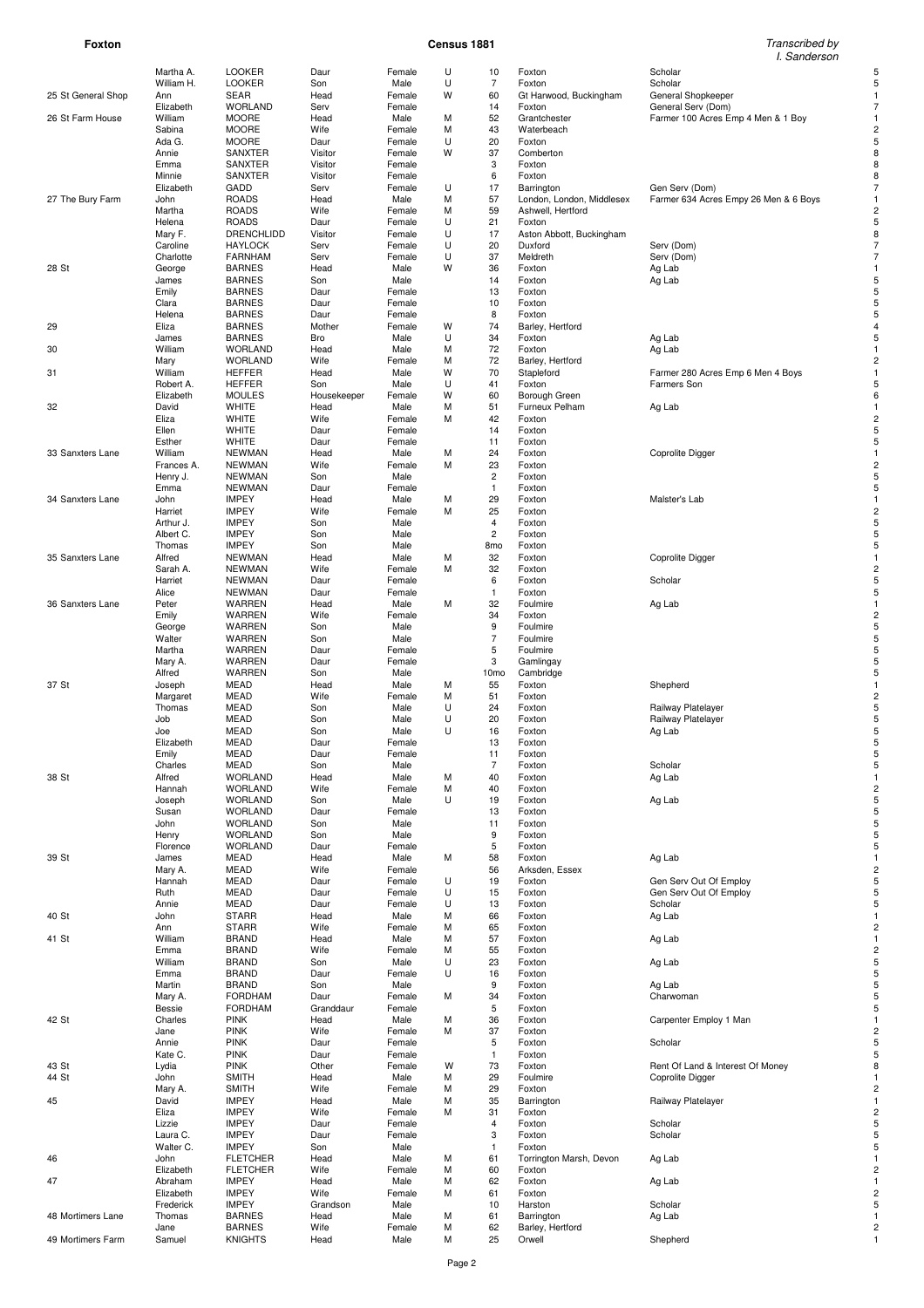**Foxton Census 1881** Transcribed by I. Sanderson

|                    | Isabella        | <b>KNIGHTS</b>                 | Wife        | Female         | M |                               |                          |                               |                |
|--------------------|-----------------|--------------------------------|-------------|----------------|---|-------------------------------|--------------------------|-------------------------------|----------------|
|                    | Leonard         | <b>KNIGHTS</b>                 | Son         | Male           |   | 26<br>3                       | Foxton<br>Foxton         |                               |                |
|                    | Mildred         | <b>KNIGHTS</b>                 | Daur        | Female         |   | $\mathbf{1}$                  | Foxton                   |                               | 5              |
| 50 Mortimers Farm  | Joseph          | <b>IMPEY</b>                   | Head        | Male           | М | 39                            | Foxton                   | Ag Lab                        |                |
|                    | Rebecca         | <b>IMPEY</b>                   | Wife        | Female         | M | 37                            | Foxton                   |                               |                |
|                    | William I.      | <b>IMPEY</b>                   | Son         | Male           |   | 16                            | Foxton                   | Ag Lab                        |                |
|                    | Sarah           | <b>IMPEY</b>                   | Daur        | Female         |   | 12                            | Foxton                   |                               |                |
|                    | Sidney J.       | <b>IMPEY</b>                   | Son         | Male           |   | 8                             | Foxton                   | Scholar                       | 5              |
|                    | Minnie E.       | <b>IMPEY</b>                   | Daur        | Female         |   | 5                             | Foxton                   | Scholar                       |                |
| 51 Mortimers Farm  | William         | <b>MATTHEWS</b>                | Head        | Male           | М | 35                            | Foxton                   | Malsters Lab                  |                |
|                    | Eliza           | <b>MATTHEWS</b>                | Wife        | Female         | M | 31                            | Foxton                   |                               |                |
|                    | Alfred T.       | <b>MATTHEWS</b>                | Son         | Male           |   | 9                             | Foxton                   | Scholar                       | 5              |
|                    | Frederick J.    | <b>MATTHEWS</b>                | Son         | Male           |   | 8                             | Foxton                   | Scholar                       |                |
|                    | Alick J.        | <b>MATTHEWS</b>                | Son         | Male           |   | 4                             | Foxton                   | Scholar                       |                |
|                    | Ellen           | <b>MATTHEWS</b>                | Daur        | Female         |   | 4 <sub>mo</sub>               | Foxton                   |                               |                |
| 51-a               | George          | MULBERRY                       | Lodger      | Male           | U | 20                            | Wimpole                  | Ag Lab                        | 8              |
| 52 St              | William         | MEAD                           | Head        | Male           | M | 25                            | Foxton                   | Ag Lab                        |                |
|                    | Susan L.        | <b>MEAD</b>                    | Wife        | Female         | M | 28                            | Foxton                   |                               |                |
| 53 Mortimers Lane  | William         | <b>MATTHEWS</b>                | Head        | Male           | M | 52                            | Foxton                   | Ag Lab                        |                |
|                    | Challise        | <b>MATTHEWS</b>                | Wife        | Female         | M | 50                            | Foxton                   |                               |                |
| 54 Mortimers Lane  | Mary            | <b>SQUIRES</b>                 |             | Female         | M | 61                            | Foxton                   | Hawker                        |                |
| 55 St              | Josiah          | <b>BARNES</b>                  | Head        | Male           | M | 40                            | Foxton                   | Coprolite Digger              |                |
|                    | Sarah           | <b>BARNES</b>                  | Wife        | Female         | M | 39                            | Foxton                   |                               |                |
|                    | William         | <b>BARNES</b>                  | Son         | Male           | U | 19                            | Foxton                   | Ag Lab                        |                |
|                    | James           | <b>BARNES</b>                  | Son         | Male           |   | 15                            | Foxton                   | Ag Lab                        |                |
|                    | Absalom         | <b>BARNES</b>                  | Son         | Male           |   | 14                            | Foxton                   | Ag Lab                        |                |
|                    | John            | <b>BARNES</b>                  | Son         | Male           |   | 12                            | Foxton                   | Ag Lab                        |                |
|                    | George          | <b>BARNES</b><br><b>BARNES</b> | Son         | Male           |   | 10<br>8                       | Foxton                   | Scholar                       | 5              |
|                    | Fred<br>Herbert | <b>BARNES</b>                  | Son<br>Son  | Male<br>Male   |   | 6                             | Foxton<br>Foxton         | Scholar<br>Scholar            |                |
|                    |                 | <b>BARNES</b>                  | Son         | Male           |   | 3                             | Foxton                   | Scholar                       |                |
|                    | Harry<br>Thomas | <b>BARNES</b>                  | Son         | Male           |   | 3 <sub>mo</sub>               | Foxton                   |                               |                |
|                    | Martha          | <b>BARNES</b>                  | Daur        | Female         |   | 3 <sub>mo</sub>               | Foxton                   |                               | 5              |
| 56 St              | Thomas          | <b>NEWMAN</b>                  | Head        | Male           | W | 77                            | Foxton                   | Ag Lab                        |                |
| 57 St              | John            | <b>NEWMAN</b>                  | Head        | Male           | M | 38                            | Foxton                   | Ag Lab                        |                |
|                    | Emma            | <b>NEWMAN</b>                  | Wife        | Female         | M | 36                            | Over                     |                               |                |
|                    | Rosa            | <b>NEWMAN</b>                  | Daur        | Female         |   | 8                             | Foxton                   | Scholar                       | 5              |
| 58 St Grocers Shop | David           | PRIME                          | Head        | Male           | M | 30                            | Wimpole                  | Grocer                        |                |
|                    | Eliza           | PRIME                          | Wife        | Female         | M | 24                            | Barrington               |                               |                |
|                    | James           | PRIME                          | Son         | Male           |   | 3                             | Barrington               |                               |                |
|                    | George          | PRIME                          | Other       | Male           |   | $\mathbf{1}$                  | Foxton                   |                               | 8              |
| 59 St              | Benjamin        | <b>OAKMAN</b>                  | Head        | Male           | M | 22                            | Foxton                   | Malsters Lab                  |                |
|                    | Margaret        | <b>OAKMAN</b>                  | Wife        | Female         | M | 22                            | Downham                  |                               |                |
|                    | Elizabeth       | <b>OAKMAN</b>                  | Daur        | Female         |   | 2                             | Ely                      |                               |                |
|                    | Alfred          | <b>OAKMAN</b>                  | Son         | Male           |   | $\mathbf 2$                   | Ely                      |                               | 5              |
| 60 St              | Ann             | <b>WORLAND</b>                 | Head        | Female         | W | 72                            | St Ives, Huntingdon      |                               |                |
|                    | William         | <b>WORLAND</b>                 | Son         | Male           | U | 52                            | Foxton                   |                               | 5              |
|                    | Jane            | <b>WORLAND</b>                 | Granddaur   | Female         | U | 19                            | Foxton                   | Cook (Dom) Out Of Employ      |                |
|                    | Joseph A.       | <b>WORLAND</b>                 | Grandson    | Male           |   | 15                            | Kneesworth               | Ag Lab                        |                |
|                    | Elizabeth A.    | <b>WORLAND</b>                 | Granddaur   | Female         |   | 13                            | Foxton                   |                               |                |
| 61 St              | David           | <b>BARNES</b>                  | Head        | Male           | M | 59                            | Foxton                   | Ag Lab                        |                |
|                    | Eliza           | <b>BARNES</b>                  | Wife        | Female         | M | 35                            | Foxton                   |                               |                |
|                    | Ernest F.       | <b>BARNES</b>                  | Son         | Male           |   | 9                             | Foxton                   | Ag Lab                        |                |
|                    | Lily M.         | <b>BARNES</b>                  | Daur        | Female         |   | 6                             | Foxton                   |                               | 5              |
|                    | Alice E.        | <b>BARNES</b>                  | Daur        | Female         |   | 2                             | Foxton                   |                               |                |
| 62 St Public House | Thomas          | <b>WOOD</b>                    | Head        | Male           | M | 39                            | Kneesworth               | Engine Driver (Stationary)    |                |
|                    | Sarah           | <b>WOOD</b>                    | Wife        | Female         | M | 33                            | Whaddon                  |                               |                |
|                    | Harry           | <b>WOOD</b>                    | Son         | Male           |   | 12                            | Whaddon                  | <b>Blacksmiths Apprentice</b> | 5              |
|                    | William         | <b>WOOD</b>                    | Son         | Male           |   | 10                            | Whaddon                  | Scholar                       | 5              |
|                    | James           | <b>WOOD</b>                    | Son         | Male           |   | $\overline{7}$                | Foxton                   | Scholar                       | 5              |
|                    | Benjamin        | <b>WOOD</b>                    | Son         | Male           |   | 5                             | Foxton                   | Scholar                       |                |
|                    | Albert          | <b>WOOD</b>                    | Son         | Male           |   | 3                             | Foxton                   |                               | 5              |
|                    | Mary            | <b>WOOD</b>                    | Daur        | Female         |   | $\mathbf{1}$                  | Foxton                   |                               | 5              |
| 62-a               | Robert          | <b>WOOD</b>                    | Lodger      | Male           | U | 23                            | Kneesworth               | Coprolite Digger              | 8              |
| 63 St              | William A.      | <b>BATESON</b>                 | Head        | Male           | M | 37                            | Foxton                   | Ag Lab                        |                |
|                    | Emma            | <b>BATESON</b>                 | Wife        | Female         | M | 35                            | Foxton                   |                               | 2              |
|                    | Christopher     | <b>BATESON</b>                 | Son         | Male           |   | 16                            | Foxton                   | Gardeners Lab (Dom)           | 5              |
|                    | Betsey          | <b>BATESON</b>                 | Daur        | Female         |   | 15                            | Foxton                   |                               | 5              |
|                    | Hepzibah        | <b>BATESON</b>                 | Daur        | Female         |   | 12                            | Foxton                   |                               | 5              |
|                    | Agnes           | <b>BATESON</b>                 | Daur        | Female         |   | 10                            | Foxton                   |                               | 5              |
|                    | Susan           | <b>BATESON</b>                 | Daur        | Female         |   | 8                             | Foxton                   |                               | 5              |
|                    | John            | <b>BATESON</b>                 | Son         | Male           |   | 5                             | Foxton                   | Scholar                       | 5              |
| 64 St              | James<br>George | <b>BATESON</b><br><b>STOCK</b> | Son<br>Head | Male           | М | $\overline{\mathbf{c}}$<br>36 | Foxton<br>Hogsdon, Essex | Bricklayer's Lab              | 5              |
|                    | Masana          | <b>STOCK</b>                   | Wife        | Male<br>Female | M | 34                            | Foxton                   |                               | $\overline{c}$ |
|                    | James N.        | <b>STOCK</b>                   | Son         | Male           |   | 16                            | Foxton                   | Ag Lab                        |                |
|                    | Mary            | <b>STOCK</b>                   | Daur        | Female         |   | 14                            | Foxton                   |                               |                |
|                    | Lewis G.        | <b>STOCK</b>                   | Son         | Male           |   | 12                            | Foxton                   | Ag Lab                        |                |
|                    | Thomas J.       | <b>STOCK</b>                   | Son         | Male           |   | 9                             | Foxton                   |                               | 5              |
|                    | Florence M.     | <b>STOCK</b>                   | Daur        | Female         |   | $\overline{\phantom{a}}$      | Foxton                   |                               | 5              |
|                    | Florence A.     | <b>STOCK</b>                   | Daur        | Female         |   | 5                             | Foxton                   |                               | 5              |
|                    | Erymaria        | <b>STOCK</b>                   | Daur        | Female         |   | 3                             | Foxton                   |                               | 5              |
|                    | Sarah           | <b>STOCK</b>                   | Daur        | Female         |   | $\mathbf{1}$                  | Foxton                   |                               | 5              |
| 65                 | George          | MEAD                           | Head        | Male           | M | 27                            | Foxton                   | Railway Platelayer            |                |
|                    | Harriet         | MEAD                           | Wife        | Female         | M | 26                            | Foxton                   |                               |                |
|                    | Swan            | <b>TUCK</b>                    | Boarder     | Male           | U | 24                            | Foxton                   | Ag Lab                        | 6              |
| 66 Lane            | Thomas          | <b>WRIGHT</b>                  | Head        | Male           | М | 37                            | Foxton                   | Ag Lab                        |                |
|                    | Mary            | <b>WRIGHT</b>                  | Wife        | Female         | М | 37                            | Foxton                   |                               |                |
|                    | Edward T.       | <b>WRIGHT</b>                  | Son         | Male           | U | 17                            | Foxton                   | Ag Lab                        | 5              |
|                    | Elisha C.       | <b>WRIGHT</b>                  | Son         | Male           |   | 13                            | Foxton                   | Ag Lab                        | 5              |
|                    | William H.      | <b>WRIGHT</b>                  | Son         | Male           |   | 11                            | Foxton                   | Ag Lab                        | 5              |
|                    | Elizabeth       | <b>WRIGHT</b>                  | Daur        | Female         |   | 9                             | Foxton                   | Scholar                       | 5              |
|                    | Susan E.        | <b>WRIGHT</b>                  | Daur        | Female         |   | 6                             | Foxton                   | Scholar                       | 5              |
|                    | Emily L.        | <b>WRIGHT</b>                  | Daur        | Female         |   | $\overline{\mathbf{c}}$       | Foxton                   |                               | 5              |
| 67 Lane            | Alfred          | <b>WRIGHT</b>                  | Head        | Male           | M | 46                            | Foxton                   | Ag Lab                        |                |
|                    | Sarah A.        | <b>WRIGHT</b>                  | Wife        | Female         | M | 44                            | Foxton                   |                               |                |
|                    | Susan           | <b>WRIGHT</b>                  | Daur        | Female         | U | 21                            | Foxton                   |                               | 5              |
|                    | Eli             | <b>WRIGHT</b>                  | Son         | Male           | U | 18                            | Foxton                   | Ag Lab                        | 5              |
|                    | Eliza           | <b>WRIGHT</b>                  | Daur        | Female         |   | 14                            | Foxton                   |                               | 5              |
|                    | Harriet         | <b>WRIGHT</b>                  | Daur        | Female         |   | 12                            | Foxton                   |                               | 5              |
|                    | Charles         | <b>WRIGHT</b>                  | Son         | Male<br>Male   |   | 9<br>6                        | Foxton                   |                               | 5<br>5         |
|                    | Walter          | <b>WRIGHT</b>                  | Son         |                |   |                               | Foxton                   |                               |                |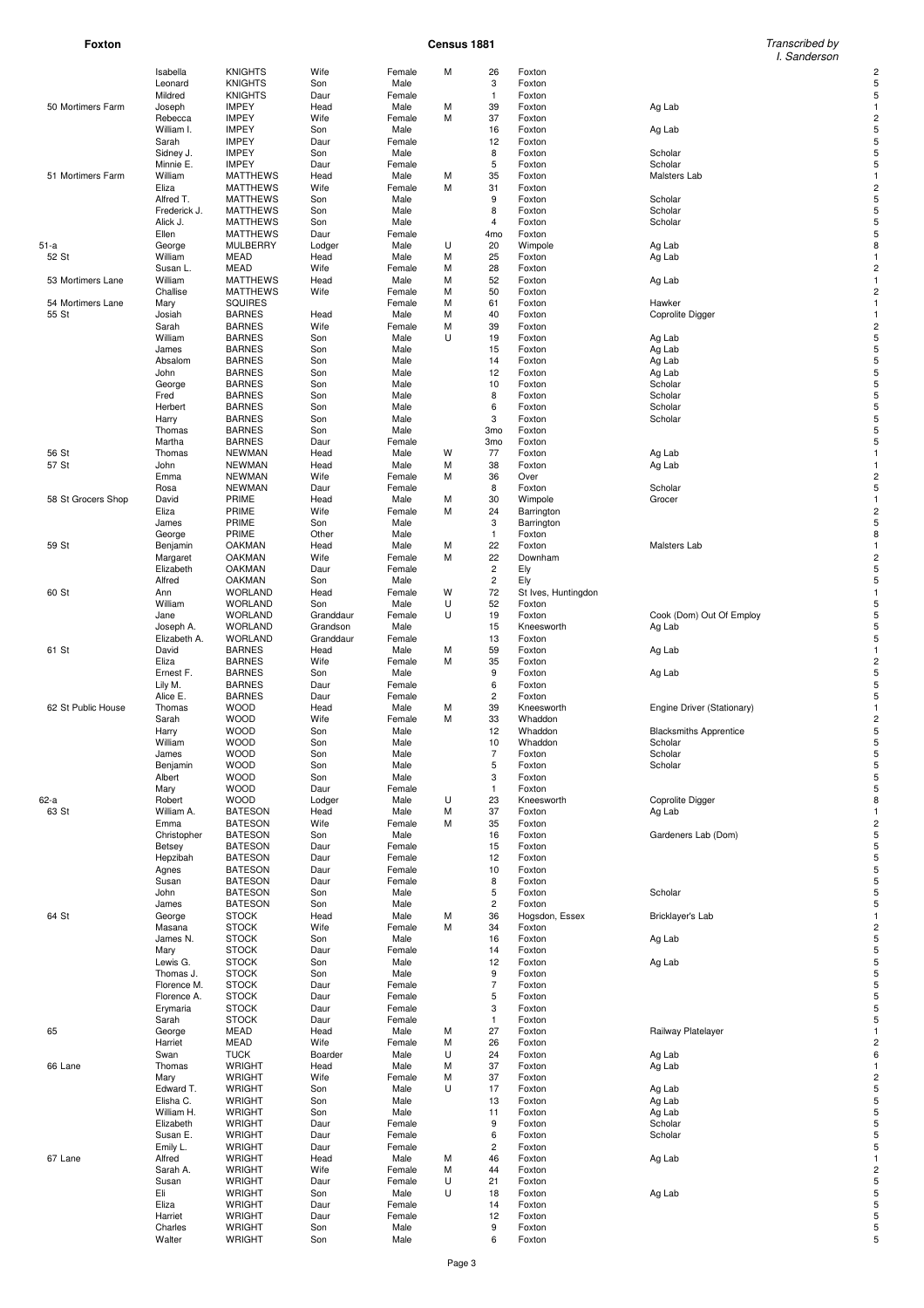**Foxton Census 1881** Transcribed by I. Sanderson

| 68 Lane |                                           | Rebecca H.               | WRIGHT                           | Daur                   | Female           |        | 3                   | Foxton                       |                                  |   |
|---------|-------------------------------------------|--------------------------|----------------------------------|------------------------|------------------|--------|---------------------|------------------------------|----------------------------------|---|
|         |                                           | Anne<br>Abraham          | WRIGHT<br><b>LOOKER</b>          | Daur<br>Head           | Female<br>Male   | М      | $\mathbf{1}$<br>62  | Foxton<br>Foxton             | Ag Lab                           | 5 |
|         |                                           | Rebecca                  | <b>LOOKER</b>                    | Wife                   | Female           | М      | 63                  | Foxton                       |                                  | 2 |
| 68-a    |                                           | Ebenezer                 | <b>FORDHAM</b>                   | Lodger                 | Male             | U      | 18                  | Kings Lynn, Norfolk          | Carpenter & Joiner               |   |
| 69 Lane |                                           | Mary                     | <b>HAYLOCK</b>                   | Head                   | Female           | W      | 53                  | Foxton                       | Charwoman                        |   |
|         |                                           | William                  | <b>HAYLOCK</b>                   | Son                    | Male             | U      | 18                  | Foxton                       | Ag Lab                           |   |
|         |                                           | John                     | <b>BARNES</b><br><b>BUTLER</b>   | Nephew                 | Male             |        | 12                  | Foxton                       | Ag Lab                           |   |
| 70 Lane |                                           | Joseph<br>Sarah          | <b>BUTLER</b>                    | Head<br>Wife           | Male<br>Female   | М<br>М | 73<br>66            | Foxton<br>Harston            | Ag Lab                           |   |
| 71 Lane |                                           | Thomas                   | <b>LOOKER</b>                    | Head                   | Male             | w      | 58                  | Foxton                       | Ag Lab                           |   |
| 72 Lane |                                           | William                  | <b>LOOKER</b>                    | Head                   | Male             | М      | 28                  | Foxton                       | Ag Lab                           |   |
|         |                                           | Mary A.                  | <b>LOOKER</b>                    | Wife                   | Female           | М      | 31                  | Meldreth                     |                                  |   |
|         |                                           | Owen                     | <b>LOOKER</b>                    | Son                    | Male             |        | 4                   | Foxton                       | Scholar                          |   |
| 73 Lane |                                           | Edmund R.<br>Alfred J.   | <b>LOOKER</b><br><b>WILLSON</b>  | Son<br>Head            | Male<br>Male     | М      | 2<br>24             | Foxton<br>Barnet, Hertford   | Rly Signalman                    | 5 |
|         |                                           | Ellen                    | <b>WILLSON</b>                   | Wife                   | Female           | М      | 25                  | H.Hempstead, Hertford        |                                  |   |
|         |                                           | Helen S.C.               | <b>WILLSON</b>                   | Daur                   | Female           |        | 3                   | Watford, Hertford            |                                  |   |
|         |                                           | Emily S.                 | <b>WILLSON</b>                   | Daur                   | Female           |        | $\mathbf{1}$        | Watford, Hertford            |                                  |   |
| 74 Lane |                                           | Alfred                   | RAYNER                           | Head                   | Male             | М      | 46                  | Foxton                       | Ag Lab                           |   |
|         |                                           | Susan<br>John F.         | <b>RAYNER</b><br><b>RAYNER</b>   | Wife                   | Female           | М<br>U | 44<br>23            | Heydon, Essex                |                                  |   |
|         |                                           | Thomas                   | <b>RAYNER</b>                    | Son<br>Son             | Male<br>Male     | U      | 20                  | Foxton<br>Foxton             | Ag Lab<br>Ag Lab                 |   |
|         |                                           | Harry                    | <b>RAYNER</b>                    | Son                    | Male             | U      | 15                  | Foxton                       | Ag Lab                           |   |
|         |                                           | Elizabeth                | <b>RAYNER</b>                    | Daur                   | Female           |        | 13                  | Foxton                       |                                  |   |
|         |                                           | Sarah                    | <b>RAYNER</b>                    | Daur                   | Female           |        | 9                   | Foxton                       | Scholar                          |   |
|         |                                           | Frederick                | <b>RAYNER</b>                    | Son                    | Male             |        | $\overline{7}$      | Foxton                       | Scholar                          |   |
|         |                                           | Adeline<br>Alice R.      | <b>RAYNER</b><br><b>RAYNER</b>   | Daur<br>Daur           | Female<br>Female |        | 3<br>$\mathbf{1}$   | Foxton<br>Foxton             |                                  |   |
| 75 Lane |                                           | Susan                    | <b>OAKMAN</b>                    | Head                   | Female           | W      | 57                  | Foxton                       | Charwoman                        |   |
|         |                                           | Jeremiah                 | <b>OAKMAN</b>                    | Son                    | Male             |        | 13                  | Foxton                       | Ag Lab                           |   |
| 76 Lane |                                           | Nightingale              | <b>WRIGHT</b>                    | Head                   | Male             | М      | 69                  | Foxton                       | Ag Lab                           |   |
|         |                                           | Ann                      | WRIGHT                           | Wife                   | Female           | М      | 69                  | St Neots, Huntingdon         |                                  |   |
| 77 Lane |                                           | John<br>Mary A.          | <b>ROBERTS</b><br><b>ROBERTS</b> | Head<br>Wife           | Male<br>Female   | М<br>М | 27<br>21            | Witney, Oxford<br>Orwell     | Railway Signalman                |   |
|         |                                           | Harriet E.               | <b>ROBERTS</b>                   | Daur                   | Female           |        | 11mo                | Barrington                   |                                  |   |
|         | 78 Near Rly Station                       | Martha                   | <b>CAMPS</b>                     | Head                   | Female           | w      | 53                  | Bassingbourn,                | Charwoman                        |   |
|         |                                           | Daniel                   | <b>CAMPS</b>                     | Son                    | Male             |        | 16                  | Foxton                       | Ag Lab                           |   |
|         |                                           | Eliza                    | CAMPS                            | Daur                   | Female           |        | 10                  | Foxton                       | Scholar                          |   |
|         | 79 Near Rly Station<br>80 High Rd Rly Inn | John<br>William          | <b>WILSON</b><br><b>HEDGER</b>   | Head<br>Head           | Male<br>Male     | w<br>М | 85<br>38            | Foxton<br>Tillington, Sussex | Road Lab<br>Gardener & Innkeeper |   |
|         |                                           | Mary                     | <b>HEDGER</b>                    | Wife                   | Female           | М      | 36                  | Creech St Michael, Somerset  |                                  |   |
|         |                                           | William J.               | <b>HEDGER</b>                    | Son                    | Male             |        | $\overline{7}$      | Richmond, Surrey             | Scholar                          |   |
|         |                                           | Henry J.                 | <b>HEDGER</b>                    | Son                    | Male             |        | 3                   | Foxton                       |                                  | 5 |
|         |                                           | Esther                   | <b>ABBOTT</b>                    | Serv                   | Female           |        | 14                  | Ramsey, Huntingdon           | Gen Serv (Dom)                   |   |
|         | 81 High Rd Farm house                     | John<br>Sarah            | <b>NEWMAN</b><br><b>NEWMAN</b>   | Head<br>Wife           | Male<br>Female   | М<br>М | 62<br>60            | Foxton<br>Foxton             | Farm Bailiff<br>Laundress        |   |
|         |                                           | Elizabeth H.             | <b>NEWMAN</b>                    | Daur                   | Female           | U      | 40                  | Foxton                       | Laundress                        |   |
|         | 82 Railway Station                        | Thomas J.                | <b>CROOK</b>                     | Head                   | Male             | м      | 41                  | Bury St Eds, Suffolk         | <b>Rly Station Master</b>        |   |
|         |                                           | Louisa                   | <b>CROOK</b>                     | Wife                   | Female           | М      | 39                  | Bury St Eds, Suffolk         |                                  |   |
|         |                                           | Alexander C.             | <b>CROOK</b>                     | Son                    | Male             |        | 9                   | Foxton                       | Scholar                          |   |
|         |                                           | Florence J.<br>Lottie L. | <b>CROOK</b><br><b>CROOK</b>     | Daur<br>Daur           | Female<br>Female |        | $\overline{7}$<br>6 | Foxton<br>Foxton             |                                  |   |
|         |                                           | Lilian C.                | <b>CROOK</b>                     | Daur                   | Female           |        | 5                   | Foxton                       |                                  |   |
|         |                                           | Frederick J.             | <b>CROOK</b>                     | Son                    | Male             |        | 3                   | Foxton                       |                                  |   |
|         |                                           | Violet A.                | <b>CROOK</b>                     | Daur                   | Female           |        | 4mo                 | Foxton                       |                                  |   |
|         |                                           | Martha                   | <b>SMITH</b>                     | Serv                   | Female           |        | 13                  | Shepreth                     | Gen Serv (Dom)                   |   |
| 83 St   |                                           | John                     | <b>TUCK</b>                      | Head                   | Male<br>Female   | М<br>М | 59                  | Foxton<br>Foxton             | <b>Rly Platelayer</b>            |   |
| 83-а    |                                           |                          |                                  |                        |                  |        |                     |                              |                                  |   |
|         |                                           | Mary<br>Robert E.        | <b>TUCK</b><br><b>MITCHELL</b>   | Wife<br>Lodger         | Male             | М      | 55<br>45            | Kings Lynn, Norfolk          | Carpenter & Joiner               | 8 |
|         |                                           | Albert G.                | ADAMS                            | Lodger                 | Male             | U      | 15                  | Saffron Walden, Essex        | <b>Bricklayers Lab</b>           |   |
| 84 St   |                                           | Nathan                   | <b>IMPEY</b>                     | Head                   | Male             | М      | 35                  | Barrington                   | Ag Lab                           |   |
|         |                                           | Hannah                   | <b>IMPEY</b>                     | Wife                   | Female           | М      | 35                  | Weeting, Norfolk             |                                  | 2 |
| 85 St   |                                           | Edward                   | <b>THOMPSON</b>                  | Head                   | Male             | М      | 73                  | Foxton                       | Ag Lab                           |   |
|         |                                           | Eliza                    | <b>THOMPSON</b>                  | Wife                   | Female           | М      | 69                  | Foxton                       |                                  |   |
| 86 St   |                                           | William<br>Emma          | <b>RAYNER</b><br><b>RAYNER</b>   | Head<br>Wife           | Male<br>Female   | М<br>М | 52<br>51            | Foxton<br>Foxton             | Ag Lab                           |   |
|         |                                           | Louisa                   | <b>RAYNER</b>                    | Daur                   | Female           | U      | 16                  | Foxton                       |                                  |   |
|         |                                           | Daisy A.                 | <b>RAYNER</b>                    | Granddaur              | Female           |        | $\mathbf{1}$        | Royston                      |                                  | 5 |
| 87 St   |                                           | John                     | <b>RAYNER</b>                    | Head                   | Male             | М      | 29                  | Foxton                       | Malsters Lab                     |   |
|         |                                           | Elizabeth                | <b>RAYNER</b>                    | Wife                   | Female           | М      | 29                  | Haslingfield                 |                                  |   |
|         |                                           | Florence A.<br>Jessie M. | <b>RAYNER</b><br><b>RAYNER</b>   | Daur<br>Daur           | Female<br>Female |        | $\sqrt{ }$<br>5     | Foxton<br>Foxton             |                                  | 5 |
|         |                                           | Minnie E.                | <b>RAYNER</b>                    | Daur                   | Female           |        | 3                   | Foxton                       |                                  |   |
|         |                                           | Ada E.                   | RAYNER                           | Daur                   | Female           |        | $\mathbf 2$         | Foxton                       |                                  |   |
|         | 88 St Post Office                         | John                     | <b>BATESON</b>                   | Head                   | Male             | М      | 59                  | Royston                      | Blacksmith & Postmaster          |   |
|         |                                           | Charlotte<br>John C.     | <b>BATESON</b>                   | Wife                   | Female           | М      | 57                  | Meldreth                     |                                  |   |
| 89 St   |                                           | Joseph                   | <b>WORLAND</b><br><b>WORLAND</b> | Head<br>Father         | Male<br>Male     | М<br>w | 27<br>77            | Meldreth<br>Meldreth         | Ag Lab<br>Ag Lab                 |   |
|         |                                           | Charlotte                | <b>WORLAND</b>                   | Wife                   | Female           |        | 21                  | Thriplow                     |                                  |   |
| 90 St   |                                           | Henry                    | <b>BEALE</b>                     | Head                   | Male             | М      | 43                  | Royston                      | <b>Rly Platelayer</b>            |   |
|         |                                           | Lucy                     | <b>BEALE</b>                     | Wife                   | Female           | М      | 58                  | Barrington                   |                                  |   |
|         |                                           | Charles                  | <b>IMPEY</b>                     | Stepson                | Male             | U<br>U | 27                  | Foxton                       | <b>Rly Platelayer</b>            |   |
|         | 91 St Foxton House                        | Abraham<br>Elizabeth     | <b>IMPEY</b><br><b>AUSTIN</b>    | Stepson<br>Serv (Head) | Male<br>Female   | W      | 23<br>61            | Foxton<br>Newton             | Ag Lab<br>House Keeper In Charge |   |
| 92 St   |                                           | Frederick                | DELLER                           | Head                   | Male             | М      | 40                  | Elisworth                    | Malster                          |   |
|         |                                           | Martha                   | DELLER                           | Wife                   | Female           | М      | 33                  | Royston                      |                                  |   |
|         |                                           | Alfred                   | DELLER                           | Son                    | Male             |        | 11                  | Hardingstone, Northampton    | Scholar                          |   |
|         |                                           | Nellie                   | DELLER                           | Daur                   | Female           |        | 1 <sub>mo</sub>     | Foxton                       |                                  |   |
| 93 St   |                                           | William E.<br>Henry      | DELLER<br><b>IMPEY</b>           | Son<br>Head            | Male<br>Male     | W      | 0<br>36             | Foxton<br>Foxton             | Gardener (D)                     |   |
|         |                                           | Eliza J.                 | <b>IMPEY</b>                     | Daur                   | Female           |        | 9                   | Chrishall, Essex             | Scholar                          |   |
|         |                                           | Isabella M.              | <b>IMPEY</b>                     | Daur                   | Female           |        | $\mathbf 5$         | Chrishall, Essex             |                                  |   |
|         |                                           | Susan                    | <b>IMPEY</b>                     | Sister                 | Female           | U      | 28                  | Foxton                       | Housekeeper                      | 5 |
| 94 St   |                                           | Charles<br>Frances       | <b>WORLAND</b><br><b>WORLAND</b> | Head<br>Wife           | Male<br>Female   | М<br>М | 45<br>44            | Foxton<br>Foxton             | Ag Lab                           |   |
|         |                                           | Albert                   | <b>WORLAND</b>                   | Son                    | Male             |        | 12                  | Foxton                       | Ag Lab                           |   |
|         |                                           | Harry                    | <b>WORLAND</b>                   | Son                    | Male             |        | 5                   | Foxton                       | Scholar                          | 5 |
|         |                                           | Priscilla                | <b>WORLAND</b>                   | Daur                   | Female           |        | $\mathbf 2$         | Foxton                       |                                  | 5 |
| 95 St   |                                           | William<br>Susan         | <b>BENTLEY</b><br><b>BENTLEY</b> | Head<br>Wife           | Male<br>Female   | М<br>М | 59<br>60            | Foxton<br>Foxton             | Ag Lab                           | 2 |